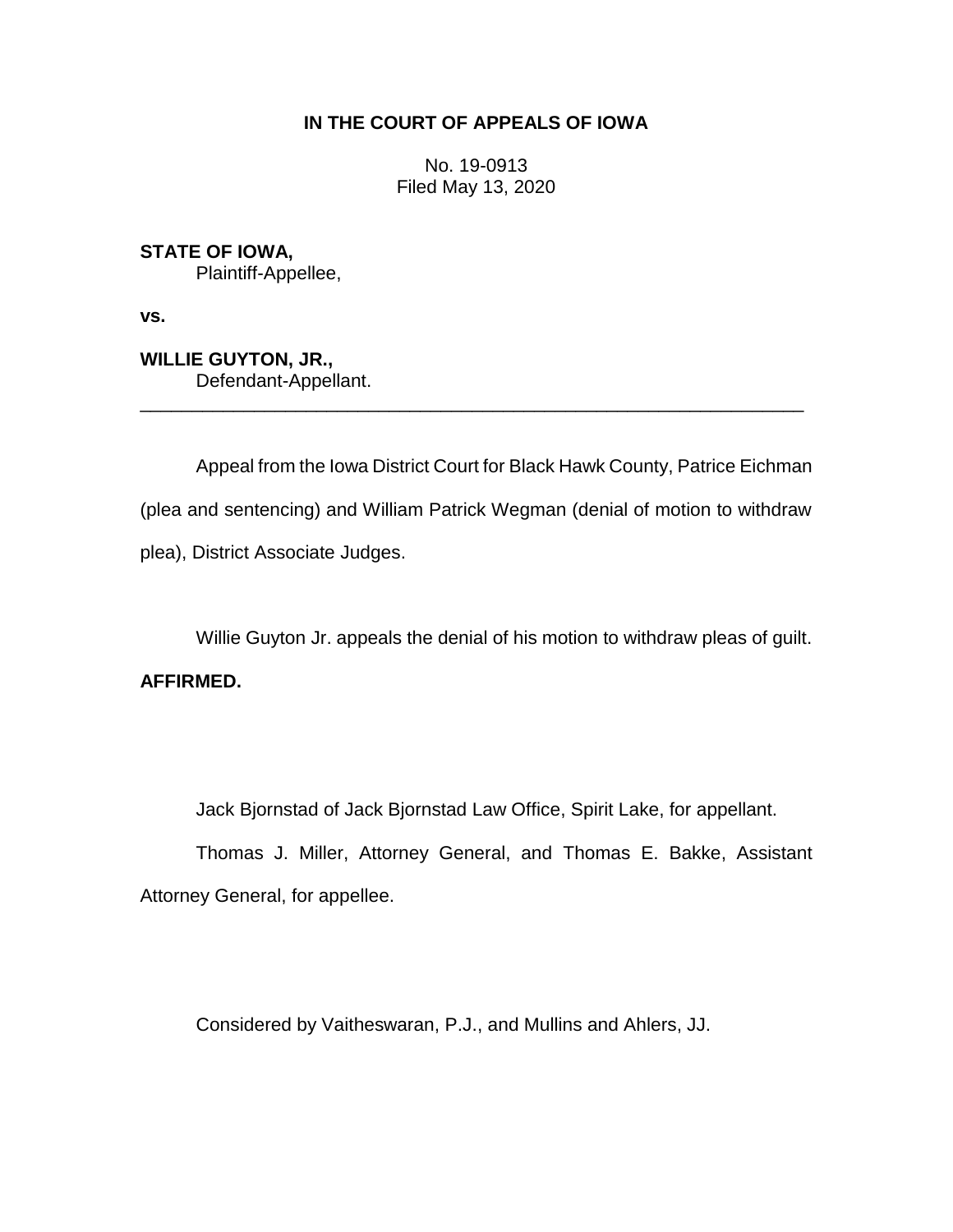## **MULLINS, Judge.**

In 2012, Willie Guyton Jr. was charged with second-offense operating while intoxicated (OWI) and failure to have an ignition interlock device. In 2013, Guyton entered a written guilty plea for the OWI charge. The written guilty plea and waiver of rights noted the plea was "entered without any agreement with the state's attorney in regards to the charges . . . or sentence." It also noted Guyton's acknowledgment of his obligation to file a motion in arrest of judgment within forty-five days to challenge his plea. The written plea did not dispose of the second charge. The court accepted the plea and set the matter for sentencing. Guyton then failed to appear for sentencing, and a warrant issued for his arrest. The warrant was served roughly six years later in February 2019 when Guyton was apparently arrested on charges in a separate felony case. A sentencing hearing was then scheduled on the 2013 plea. Thereafter, on May 10, the court essentially stayed the matter of sentencing pending disposition of the charges in the felony matter.

In the morning hours of May 14, Guyton filed a pro se "motion to withdraw guilty plea," dated May 13. Later that day, defense counsel filed a written guilty plea, signed by Guyton, as to both the OWI and ignition interlock device charges, dated May 14. The plea memorialized the plea agreement to include a term of imprisonment not to exceed two years on count one and thirty days of incarceration on count two, to be served concurrently. Guyton waived his rights to appearance in court for submission of his guilty plea, delay until and appearance at sentencing, and to file a motion in arrest of judgment. Later that afternoon, the court entered an order accepting the plea and sentencing Guyton in accordance with the terms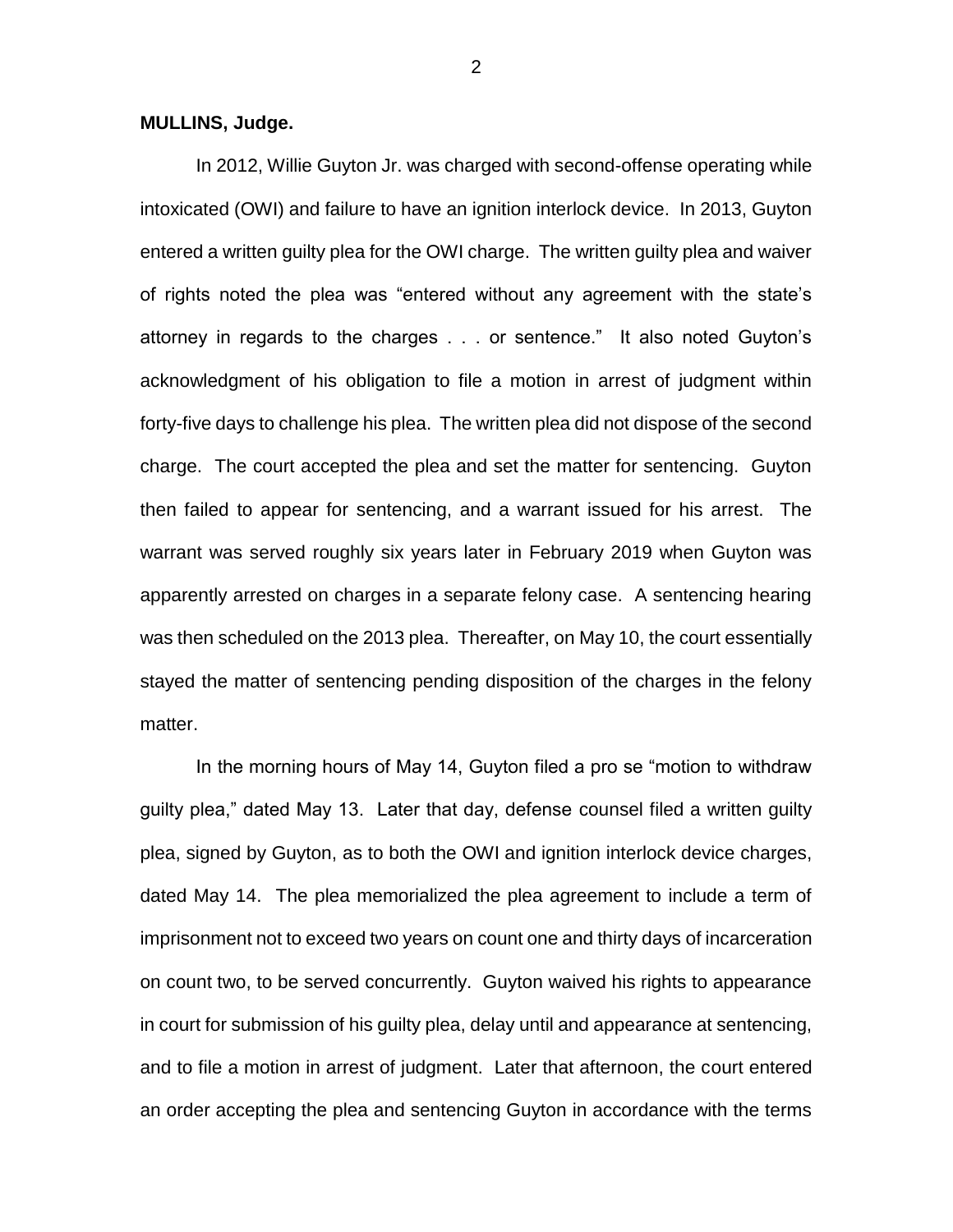of the plea agreement recited in the guilty plea filed earlier that day. The next day, the court entered an order denying Guyton's pro se motion to withdraw the guilty plea, noting the "plea has already been accepted and sentence entered."

Guyton now appeals. He argues his "right to offer extrinsic evidence on his motion in arrest of judgment was violated when the district court denied the motion without hearing." As stated in his argument, Guyton labels his motion to withdraw his plea as a motion in arrest of judgment.

It is somewhat unclear whether Guyton's motion to withdraw his plea was aimed at his 2013 plea or the plea that was filed after his motion. To the extent it was aimed at the 2013 plea, it was untimely. *See* Iowa R. Crim. P. 2.24(3)(b) (noting a motion in arrest of judgment "must be made not later than 45 days after the guilty plea"). Assuming the motion was aimed at the written guilty plea filed after the motion, Guyton noted in the motion that he entered into a plea agreement with the State. The only basis for the motion to withdraw was that, allegedly, the court previously stated it would not honor the terms of the plea agreement. But, ultimately, the court did abide by the terms of the agreement. The written guilty plea expressly noted withdrawal of the plea would only result if the court did not accept the terms of the agreement.

In any event, even if the motion to withdraw the plea had been filed after the written guilty plea, Guyton expressly waived his right to file a motion in arrest of judgment in his written guilty plea. He also waived his right to a delay in and appearance at sentencing. Assuming Guyton's motion amounted to a motion in arrest of judgment, he subsequently waived his right to file such a motion. Then,

3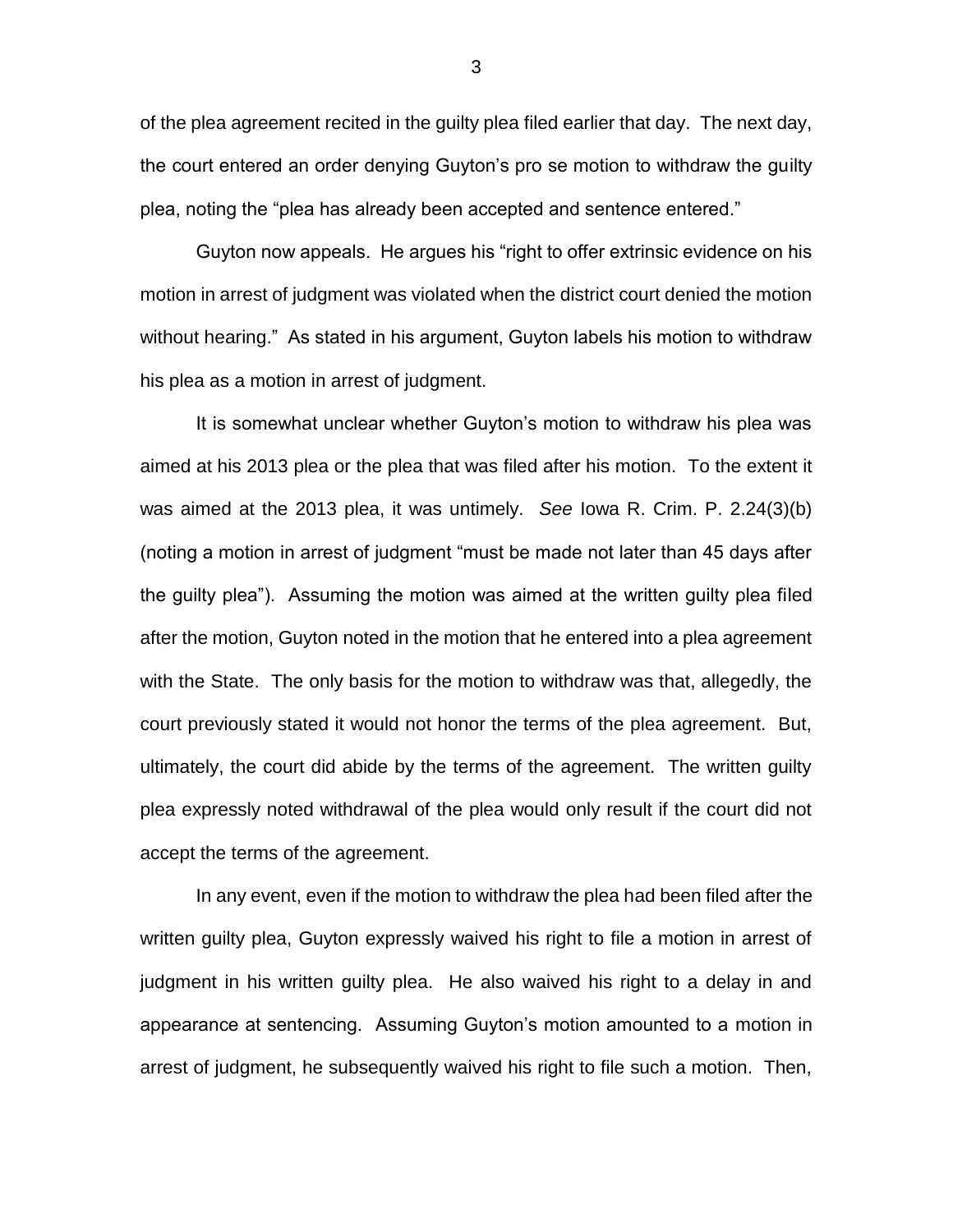in accordance with the terms of the plea agreement, the court entered judgment and sentence pursuant to the plea agreement.

"We review a district court's . . . denial of a motion in arrest of judgment and a motion to withdraw a plea for abuse of discretion." *State v. Smith*, 753 N.W.2d 562, 564 (Iowa 2008). "A court abuses its discretion when the grounds or reasons for the court's decision are 'clearly untenable' or when the court has exercised its discretion to an extent that is 'clearly unreasonable.'" *Lee v. State*, 906 N.W.2d 186, 194 (Iowa 2018) (quoting *Equity Control Assocs., Ltd. v. Root*, 638 N.W.2d 664, 674 (Iowa 2001)). "A ground or reason is untenable when it is not supported by substantial evidence or when it is based on an erroneous application of the law." *Id.* (quoting *Root*, 638 N.W.2d at 674). Unless the contrary is shown, it is presumed the district court's decision is correct. *Id.*

The only basis for the motion to withdraw was that Guyton feared the court would not abide by the terms of the plea agreement. The court entered judgment and sentence in accordance with the plea agreement. Where the district court simply approves a plea agreement and incorporates it into the ultimate sentence, the sentence is "not the product of the exercise of trial court discretion but of the process of giving effect to the parties' agreement." *State v. Snyder*, 336 N.W.2d 728, 729 (Iowa 1983). As such, we certainly find no discretionary abuse in the sentencing decision. And, because the sole basis for the motion to withdraw evaporated when the court abided by the terms of the plea agreement, we likewise find no abuse of discretion in the court's denial of the motion to withdraw after sentence was imposed. And, the only claim on appeal is that the court erred in denying the motion without holding an evidentiary hearing. Guyton did not request

4